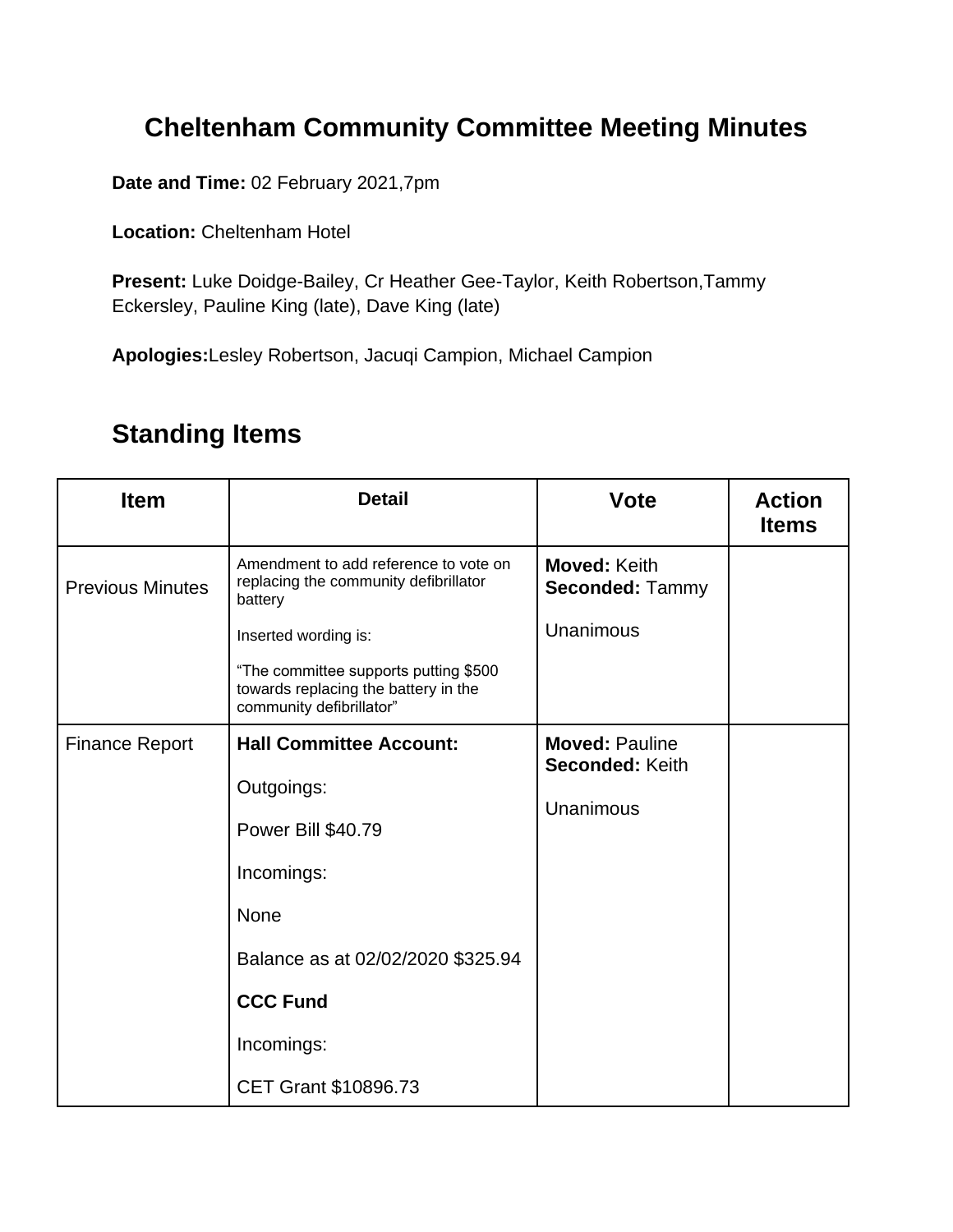|                           | Raffle \$336.00                                                                                                                                                                                                                                                                                                    |                                                                              |
|---------------------------|--------------------------------------------------------------------------------------------------------------------------------------------------------------------------------------------------------------------------------------------------------------------------------------------------------------------|------------------------------------------------------------------------------|
|                           | Balance as at 02/02/2020<br>\$2693.10                                                                                                                                                                                                                                                                              |                                                                              |
| <b>Police Report</b>      | People have been stealing live<br>power lines for copper (including<br>11kv)<br>CCTV cameras are working but the<br>number plate recognition isn't<br>working 100% at night due to the<br>setup.<br>Police have attempted to use<br>footage to investigate a stolen<br>vehicle but it wasn't able to be<br>located | <b>Keith to</b><br>follow up<br>options for<br>improving<br>ANPR at<br>night |
| <b>Councillors Report</b> | LTP consultation document is<br>coming out soon and will be<br>available for communication<br>There's a preferred candidate for<br>the new CE but it's awaiting Due<br><b>Diligence</b>                                                                                                                            |                                                                              |
| <b>Hall Report</b>        | 1x Booking for a wedding reception<br>Kitchen door has finally been<br>repaired                                                                                                                                                                                                                                    |                                                                              |

## **Matters Arising**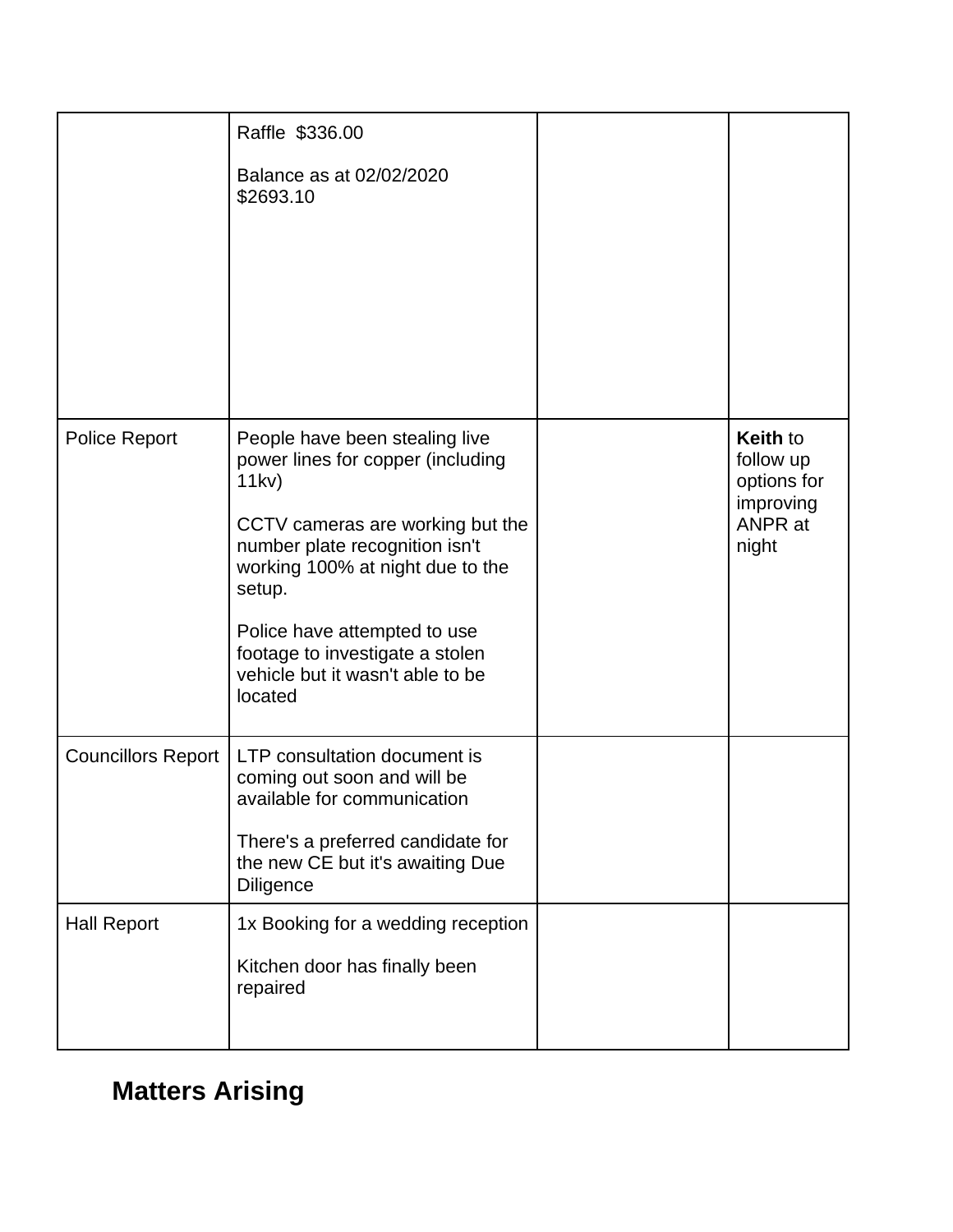| <b>Item</b> | <b>Detail</b>                                                                                                                                                                                                                                                                                                                                                                                                                                                                                                                                                                                                           | <b>Vote</b>                               | <b>Action</b><br><b>Items</b>                                                                                                                                                                                                                                                                                                                                                    |
|-------------|-------------------------------------------------------------------------------------------------------------------------------------------------------------------------------------------------------------------------------------------------------------------------------------------------------------------------------------------------------------------------------------------------------------------------------------------------------------------------------------------------------------------------------------------------------------------------------------------------------------------------|-------------------------------------------|----------------------------------------------------------------------------------------------------------------------------------------------------------------------------------------------------------------------------------------------------------------------------------------------------------------------------------------------------------------------------------|
| <b>CCTV</b> | CCTV cameras have been installed to<br>monitor the new playground, toilets and<br>part of the road.                                                                                                                                                                                                                                                                                                                                                                                                                                                                                                                     |                                           | Secretary to<br>send thank you<br>email to Central<br>and Eastern<br>Community<br>Trust                                                                                                                                                                                                                                                                                          |
| Playground  | We have sold 96 pickets at the playground<br>opening<br>Luke + Keith have applied for funding w/<br>Eastern and Central Community Trust for<br>the bark - Dave is finalising the financial<br>details<br>Next stage is the playground for smaller<br>children but we will need much more<br>money to pay for an install equipment<br>Proposal:<br>Amend the E&CCT application and ask for<br>\$30,000 for new playground equipment.<br>Fund the approximately \$10000 cost of<br>barking the larger playground out of<br>reserves + council contributions<br>There have been issues with fixing the<br>pedestrian gate. | Moved:Luke<br>Seconded:Tammy<br>Unanimous | <b>Keith to</b><br>scope and<br>get a quote<br>for the new<br>equipment<br>from previous<br>playground<br>supplier<br>*Swing<br>S<br>*Roun<br>dabout<br>*Balan<br>ce stuff<br>*Outdo<br>or Fitness<br>Equipment?<br>*Hams<br>ter Wheel<br><b>Keith to</b><br>follow up with<br>MDC to see if<br>there are<br>alternative<br>contractors<br>available if no<br>action is<br>taken |
| Almadale    | The newly installed no motorbike has<br>been stolen<br>Concerns there are people staying at the<br>reserve on a semi-permanent basis which<br>is attracting undesirable behaviour and<br>intimidating people                                                                                                                                                                                                                                                                                                                                                                                                            |                                           | <b>MDC</b> to<br>clarify if this<br>is counted as<br>freedom<br>camping<br>under the                                                                                                                                                                                                                                                                                             |